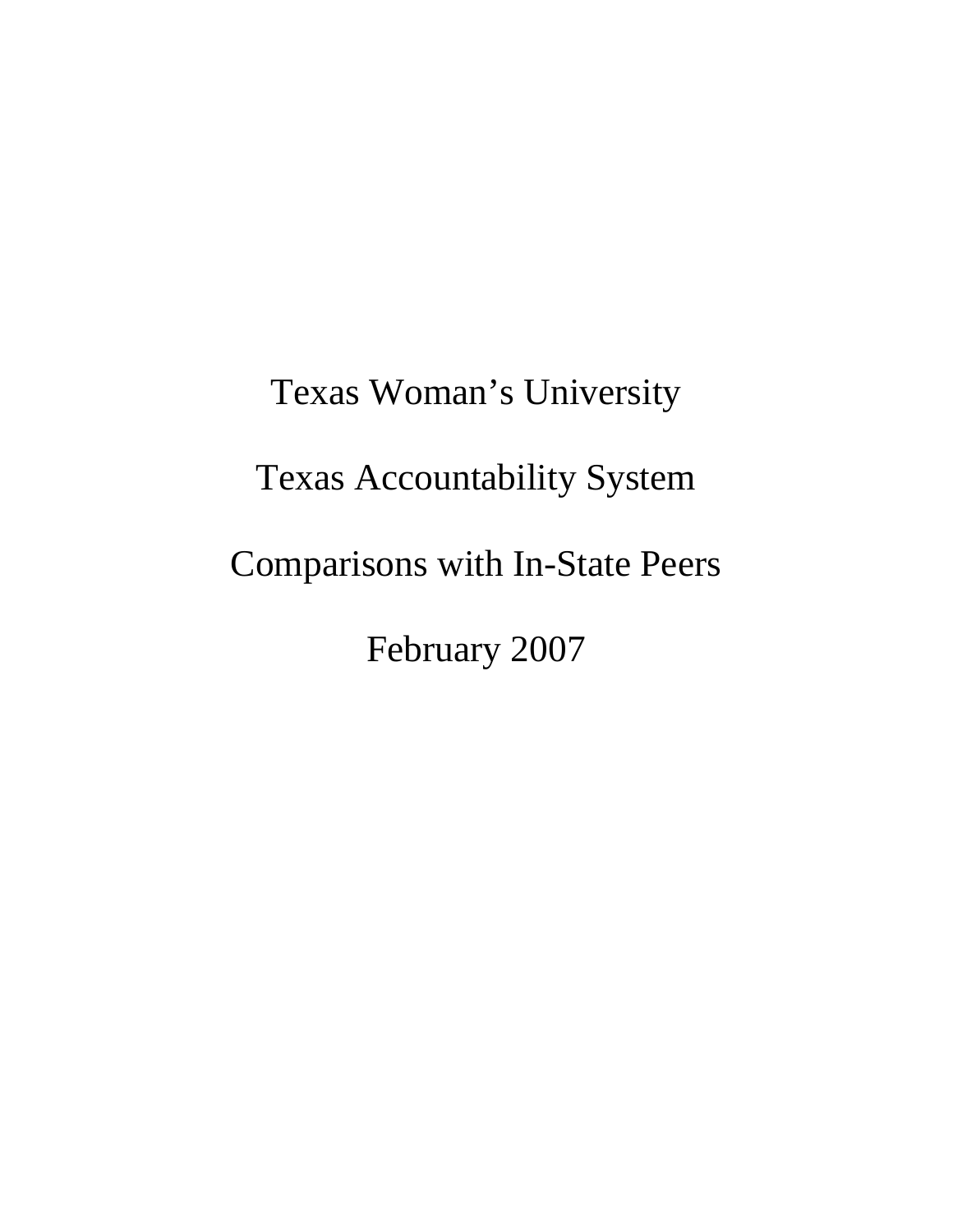# Table of Contents

| <b>Description</b>                                                       | Page           |
|--------------------------------------------------------------------------|----------------|
| Participation - Headcount Enrollment                                     | $\mathbf{1}$   |
| <b>Participation - FTE Enrollment</b>                                    | $\overline{2}$ |
| <b>Success - 4 Year Graduation Rates</b>                                 | 3              |
| <b>Success - 5 Year Graduation Rates</b>                                 | 4              |
| <b>Success - 6 Year Graduation Rates</b>                                 | 5              |
| Success - Degrees Awarded                                                | 6              |
| Excellence - Lower Division SCH Taught by Tenure/Tenure Track<br>Faculty | 7              |
| Excellence - Student/Faculty Ratio                                       | 8              |
| Research - Research Expenditures                                         | 9              |
| Research - Federal Research Expenditures per FTE Faculty                 | 10             |
| Institutional Efficiencies and Effectiveness - Administrative Cost Ratio | 11             |
| Institutional Efficiencies and Effectiveness-Classroom Utilization       | 12             |
| Institutional Efficiencies and Effectiveness - Lab Utilization           | 13             |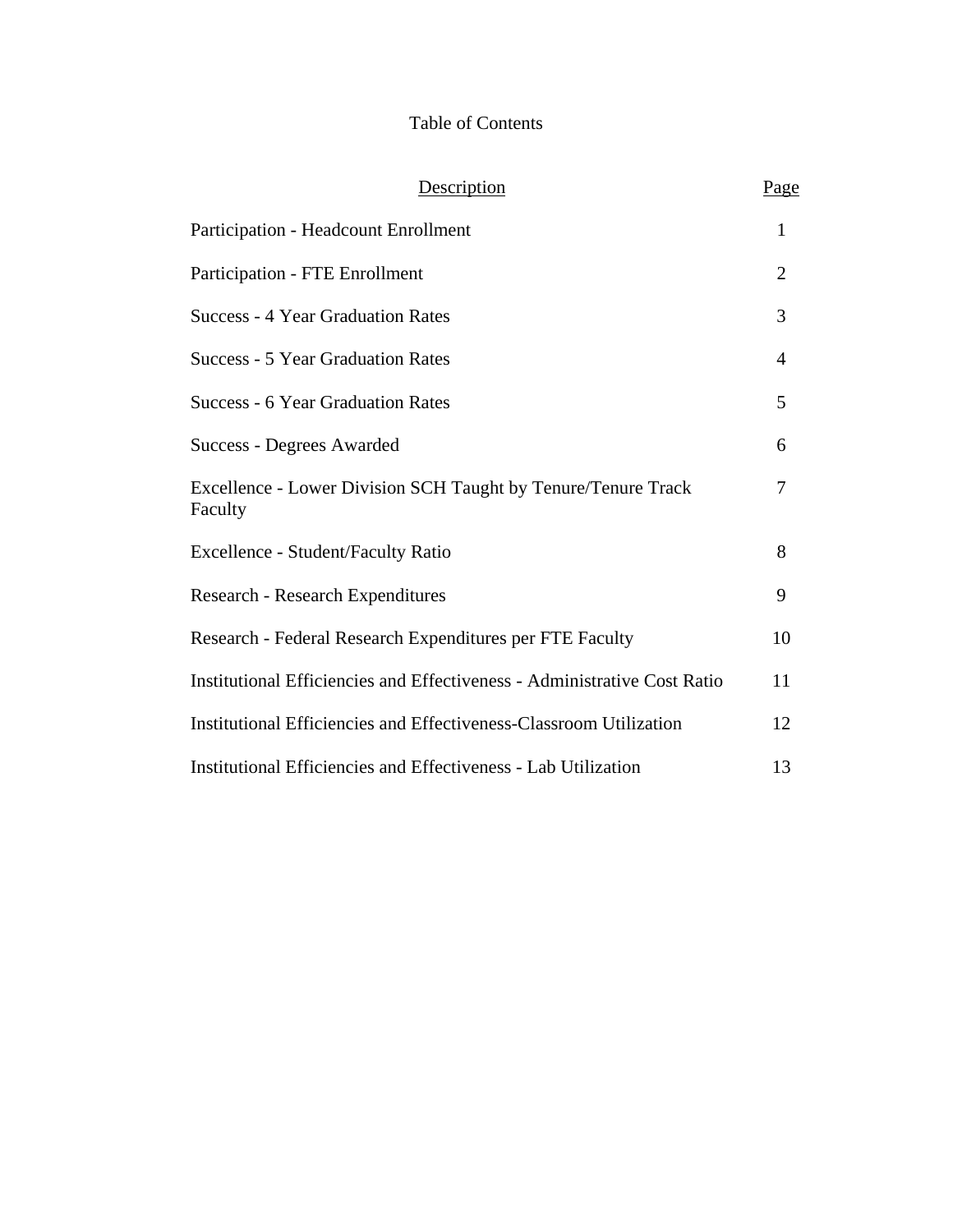## **TWU Comparisons with In State Peers Participation - Headcount Enrollment**

Definition: Total headcount enrollment as of the official census date in the fall semester.



| <b>Doctoral In-State Peer Group</b> | <b>Headcount Enrollment</b><br><b>Fall 2004</b> | <b>Headcount Enrollment</b><br><b>Fall 2006</b> |
|-------------------------------------|-------------------------------------------------|-------------------------------------------------|
| Texas State Univ-San Marcos         | 26,783                                          | 27,485                                          |
| Sam Houston State University        | 14.333                                          | 15,893                                          |
| <b>Texas Southern University</b>    | 11,635                                          | 11.224                                          |
| <b>Texas Woman's University</b>     | 10,746                                          | 11,479                                          |
| Texas A&M Univ-Commerce             | 8,547                                           | 8.496                                           |
| Texas A&M Univ-Kingsville           | 7,126                                           | 6,700                                           |

**Group Target for 2007: Increase headcount enrollment by 8% from Fall 2004 to Fall 2007.**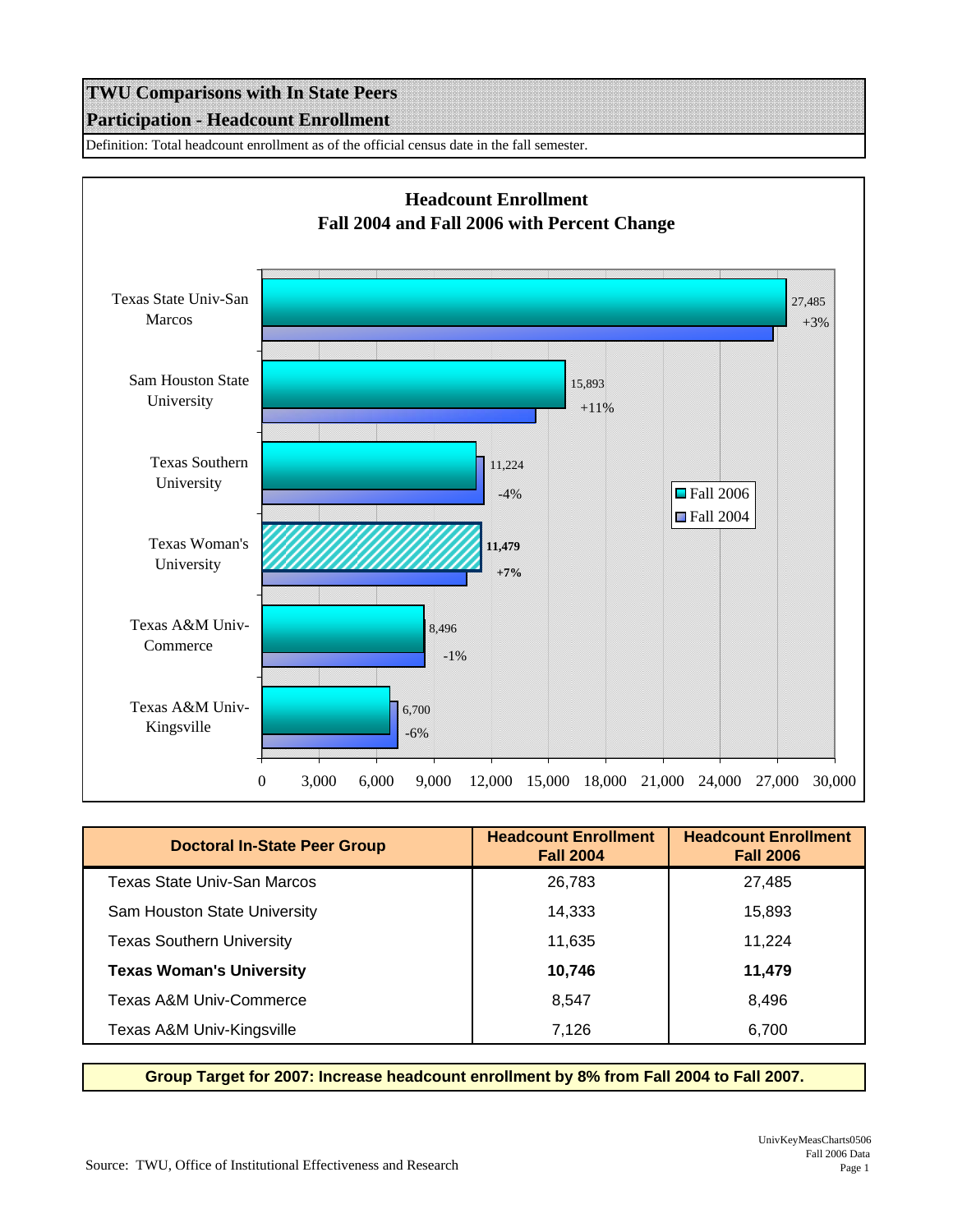## **TWU Comparisons with In State Peers Participation - FTE Enrollment**

Definition: The sum of Undergraduate semester credit hours (SCH)/15, Master's SCH/12, and Doctoral SCH/9.



| <b>Doctoral In-State Peer Group</b> | <b>FTE Enrollment</b><br><b>Fall 2004</b> | <b>FTE Enrollment</b><br><b>Fall 2006</b> |
|-------------------------------------|-------------------------------------------|-------------------------------------------|
| Texas State Univ-San Marcos         | 21,438                                    | 22,222                                    |
| Sam Houston State University        | 11.741                                    | 13,299                                    |
| <b>Texas Southern University</b>    | 10,192                                    | 9,725                                     |
| <b>Texas Woman's University</b>     | 7,731                                     | 8,315                                     |
| Texas A&M Univ-Commerce             | 6,177                                     | 6.000                                     |
| Texas A&M Univ-Kingsville           | 5,256                                     | 5,039                                     |

**Group Target for 2007: Increase FTE enrollment by 6% from Fall 2004 to Fall 2007.**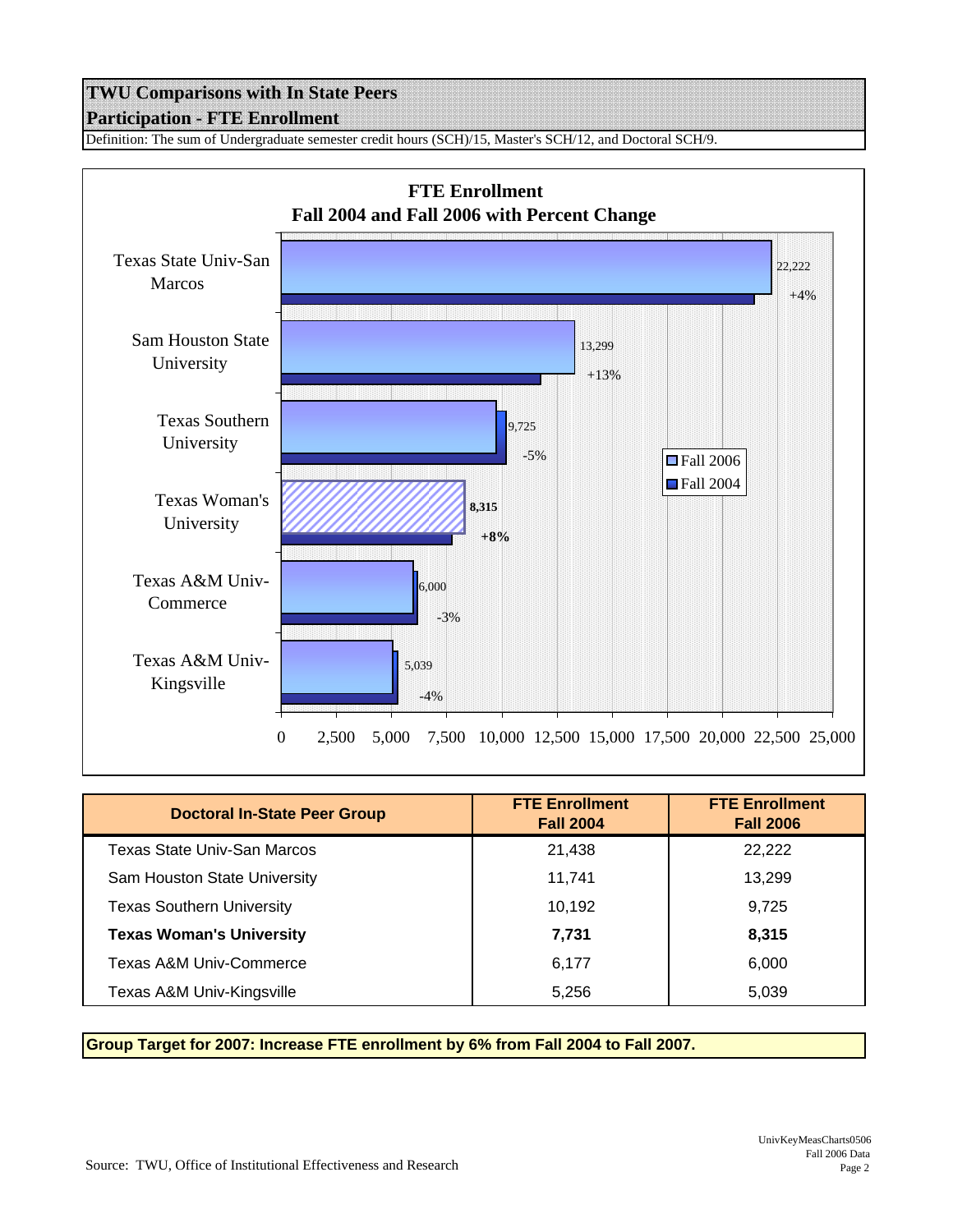#### **Success - 4 Year Graduation Rates**

Definition: Percentage of first-time-in-college (FTIC), full-time, degree-seeking students who have graduated from the *same institution or another* Texas public institution after four, five, and six years.



| <b>Doctoral In-State Peer Group</b>      | 4 Year Grad Rate |             |
|------------------------------------------|------------------|-------------|
|                                          | 1999 Cohort      | 2001 Cohort |
| Texas State Univ-San Marcos              | 22%              | 25%         |
| <b>Texas Woman's University</b>          | 15%              | 25%         |
| Sam Houston State University             | 19%              | 20%         |
| <b>Texas A&amp;M University-Commerce</b> | 17%              | 19%         |
| Texas A&M Univ-Kingsville                | 8%               | 10%         |
| <b>Texas Southern University</b>         | 3%               | 3%          |

**Group Target for 2007: Increase 4 year graduation rate for 2002 cohort by 3 percentage points over 1999 cohort.**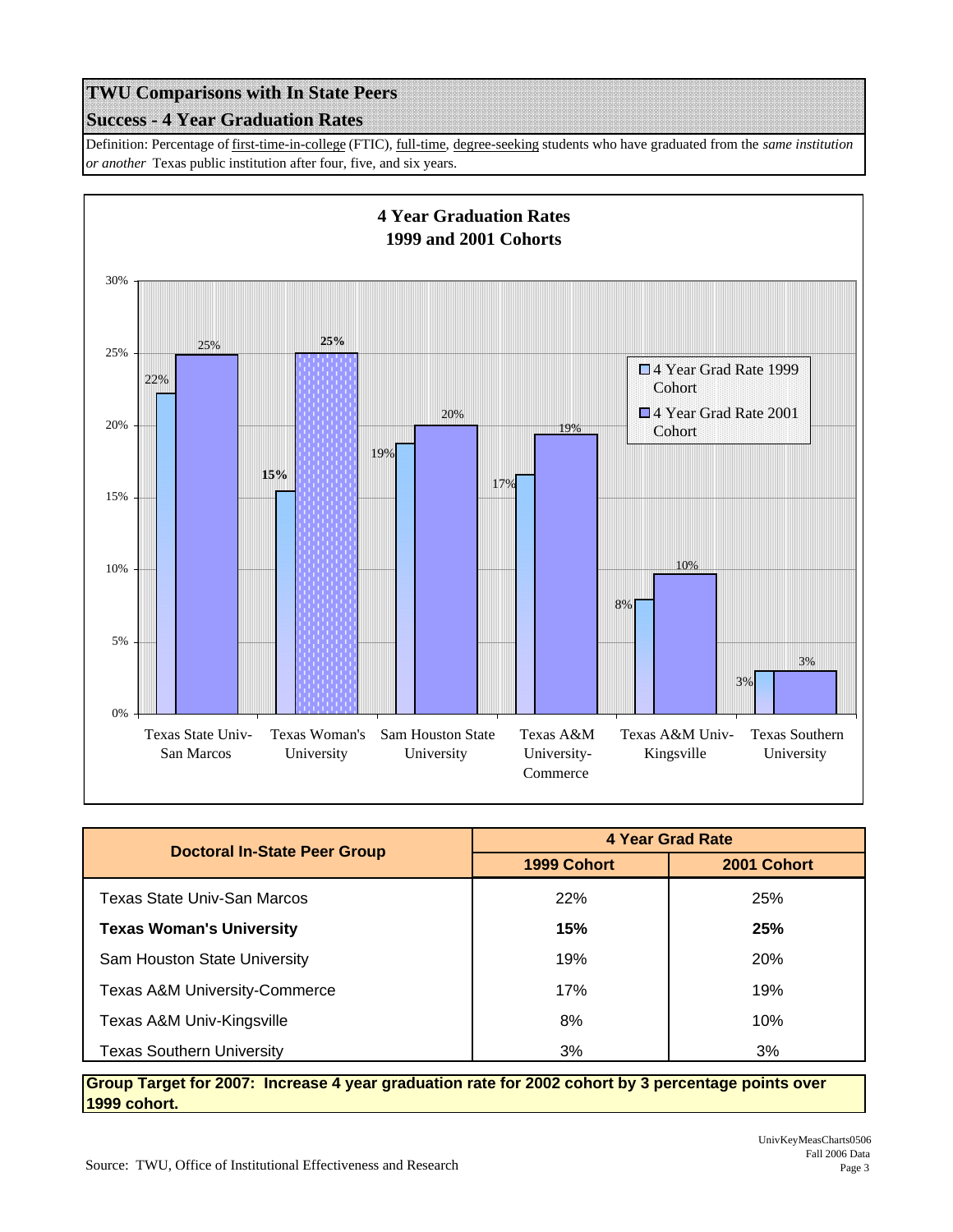#### **Success - 5 Year Graduation Rates**

Definition: Percentage of first-time-in-college (FTIC), full-time, degree-seeking students who have graduated from the *same institution or another* Texas public institution after four, five, and six years.



| <b>Doctoral In-State Peer Group</b>      | <b>5 Year Grad Rate</b> |             |
|------------------------------------------|-------------------------|-------------|
|                                          | 1998 Cohort             | 2000 Cohort |
| Texas State Univ-San Marcos              | 48%                     | 51%         |
| Sam Houston State University             | 41%                     | 45%         |
| <b>Texas Woman's University</b>          | 42%                     | 42%         |
| <b>Texas A&amp;M University-Commerce</b> | 41%                     | 33%         |
| Texas A&M Univ-Kingsville                | <b>21%</b>              | 28%         |
| <b>Texas Southern University</b>         | 11%                     | 8%          |

**Group Target for 2007: Increase 5 year graduation rate for 2001 cohort by 4.5 percentage points over 1998 cohort.**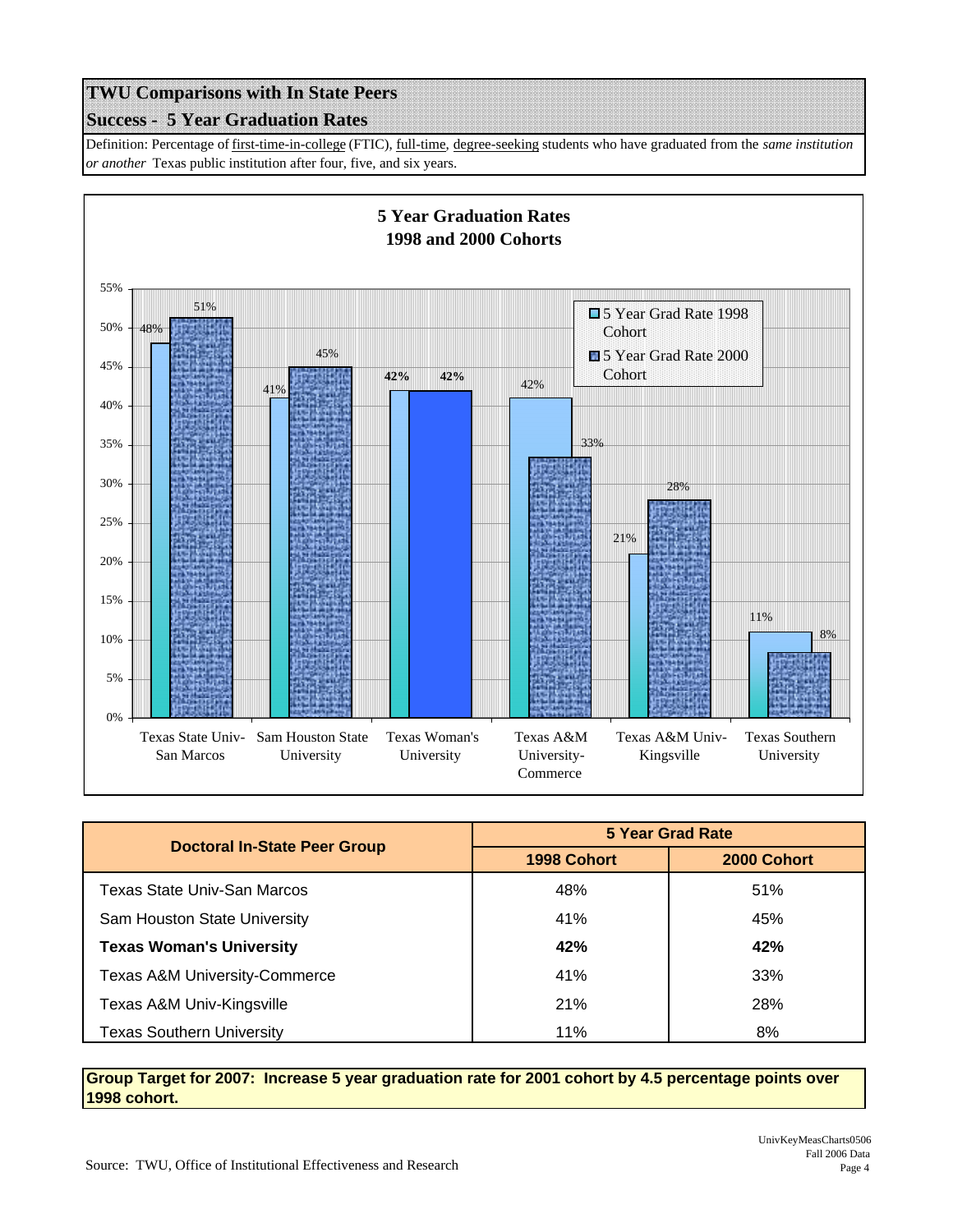#### **Success - 6 Year Graduation Rates**

Definition: Percentage of first-time-in-college (FTIC), full-time, degree-seeking students who have graduated from the *same institution or another* Texas public institution after four, five, and six years.



| <b>Doctoral In-State Peer Group</b>      | <b>6 Year Grad Rate</b> |             |
|------------------------------------------|-------------------------|-------------|
|                                          | 1997 Cohort             | 1999 Cohort |
| Texas State Univ-San Marcos              | 56%                     | 61%         |
| <b>Texas Woman's University</b>          | 47%                     | 48%         |
| Sam Houston State University             | 43%                     | 48%         |
| <b>Texas A&amp;M University-Commerce</b> | 44%                     | 43%         |
| Texas A&M Univ-Kingsville                | 30%                     | 34%         |
| <b>Texas Southern University</b>         | 21%                     | 17%         |

**Group Target for 2007: Increase 6 year graduation rate for 2000 cohort by 3 percentage points over 1997 cohort.**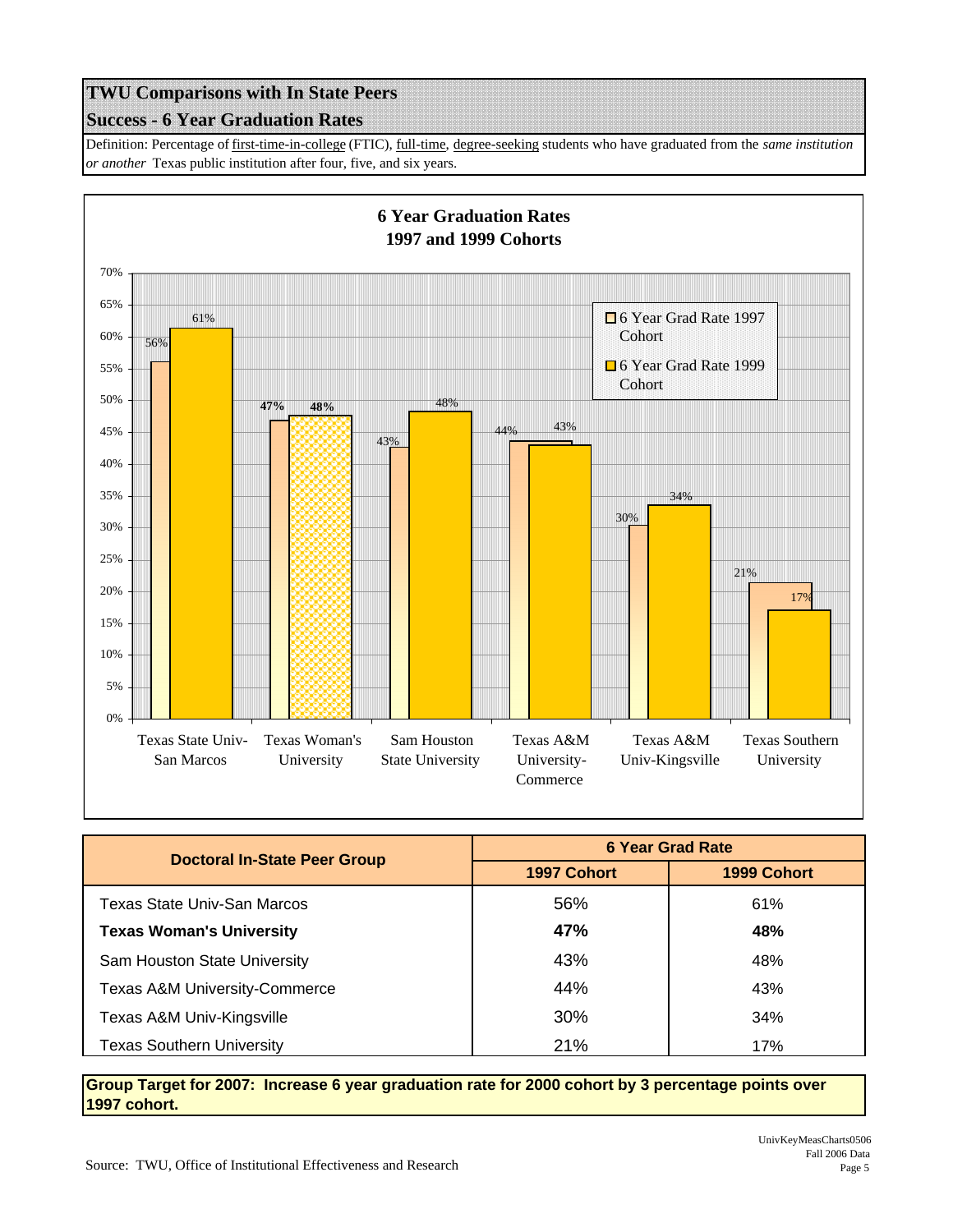### **Success - Degrees Awarded**

Definition: Total number of degrees awarded by level.



| <b>Doctoral In-State Peer Group</b> | <b>Degrees Awarded</b> |                |
|-------------------------------------|------------------------|----------------|
|                                     | <b>FY 2004</b>         | <b>FY 2006</b> |
| Texas State Univ-San Marcos         | 5,186                  | 5,583          |
| Sam Houston State University        | 2,760                  | 3,143          |
| <b>Texas Woman's University</b>     | 1,914                  | 2,538          |
| Texas A&M Univ-Commerce             | 1,965                  | 2,206          |
| Texas A&M Univ-Kingsville           | 1,186                  | 1.447          |
| <b>Texas Southern University</b>    | 918                    | 1,092          |

**Group Target for 2007: Increase number of degrees awarded in FY 2007 by 15% over FY 2004 levels.**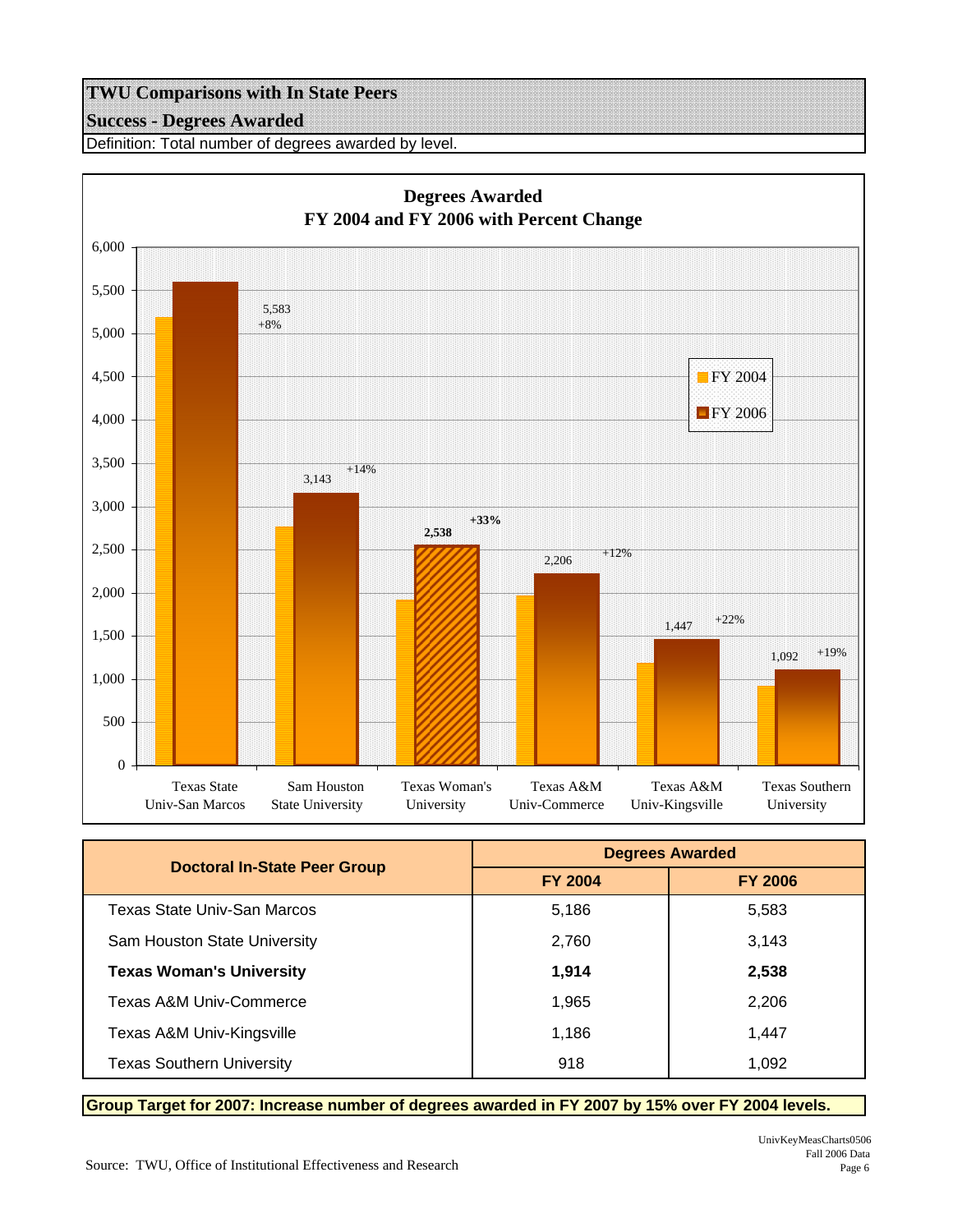

| <b>Doctoral In-State Peer Group</b> | <b>Lower Division SCH Taught by</b><br><b>Tenure/Tenure Track Faculty</b> |                  |
|-------------------------------------|---------------------------------------------------------------------------|------------------|
|                                     | <b>Fall 2004</b>                                                          | <b>Fall 2006</b> |
| Texas A&M Univ-Kingsville           | 52%                                                                       | 55%              |
| Sam Houston State University        | 55%                                                                       | 47%              |
| Texas State Univ-San Marcos         | 43%                                                                       | 40%              |
| Texas A&M Univ-Commerce             | 43%                                                                       | 43%              |
| <b>Texas Woman's University</b>     | 36%                                                                       | <b>29%</b>       |
| <b>Texas Southern University</b>    | 27%                                                                       | 26%              |

**Group Target for 2007: Increase lower division SCH taught by tenure/tenure track faculty by 3% from Fall 2004 to Fall 2007.**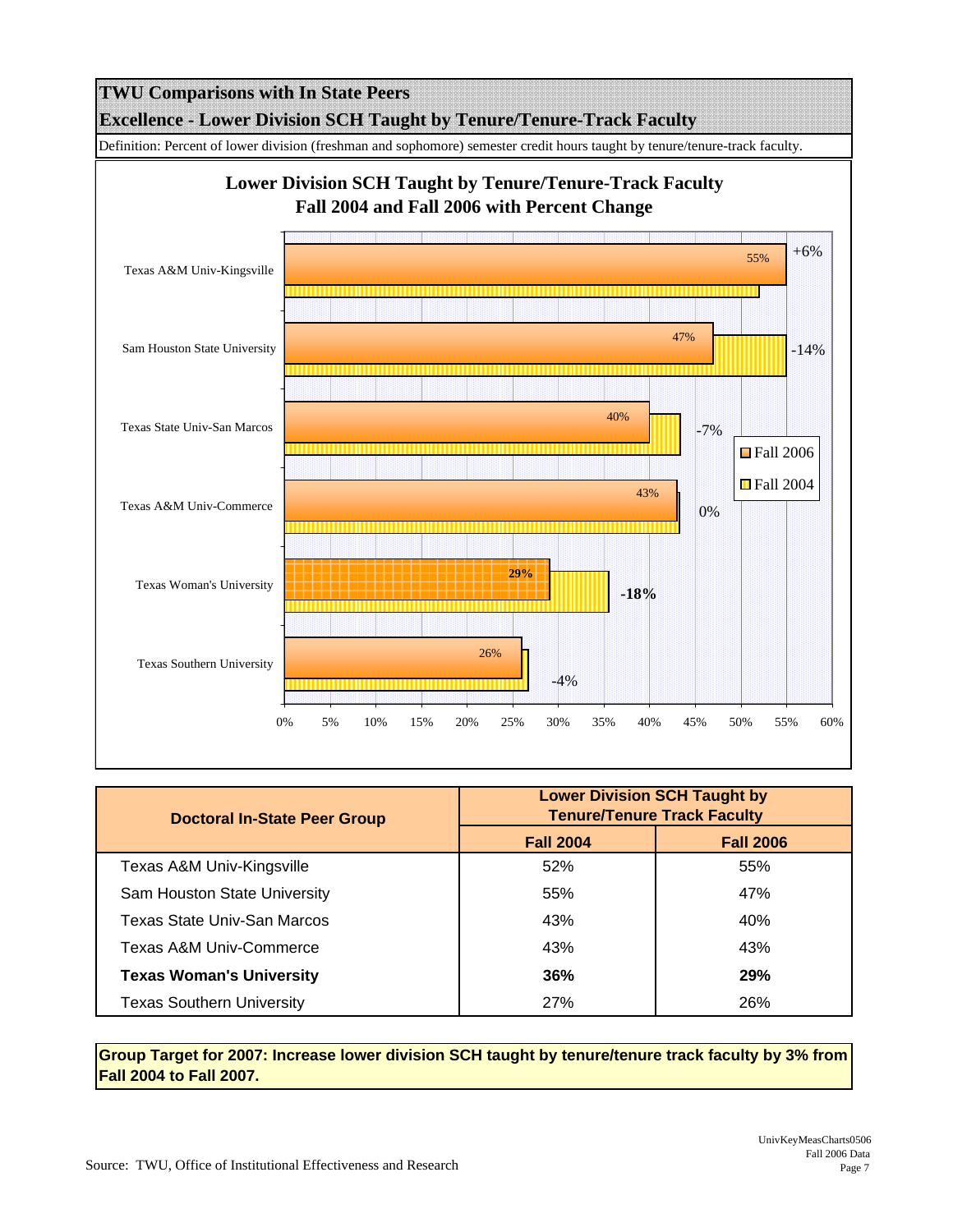

| <b>Doctoral In-State Peer Group</b>                                                            | <b>Student/Faculty Ratio</b> |                  |
|------------------------------------------------------------------------------------------------|------------------------------|------------------|
|                                                                                                | <b>Fall 2004</b>             | <b>Fall 2006</b> |
| <b>Texas Woman's University</b>                                                                | 14.5                         | 15.9             |
| Texas A&M Univ-Kingsville                                                                      | 16.2                         | 15.9             |
| Texas A&M Univ-Commerce                                                                        | 17.5                         | 17.8             |
| <b>Texas Southern University</b>                                                               | 18.8                         | 20.2             |
| Sam Houston State University                                                                   | 23.0                         | 25.1             |
| Texas State Univ-San Marcos                                                                    | 22.6                         | 29.3             |
| Group Target for 2007: Decrease student/faculty ratio by 2 points from Fall 2004 to Fall 2007. |                              |                  |

Note: No TWU target for reduction of this ratio has been set at this time because TWU already has a ratio lower than most other state institutions and has the lowest in the doctoral peer group. TWU has been seeking to increase the studentto-faculty ratio. Clarification of exceptions will be sought from the Coordinating Board.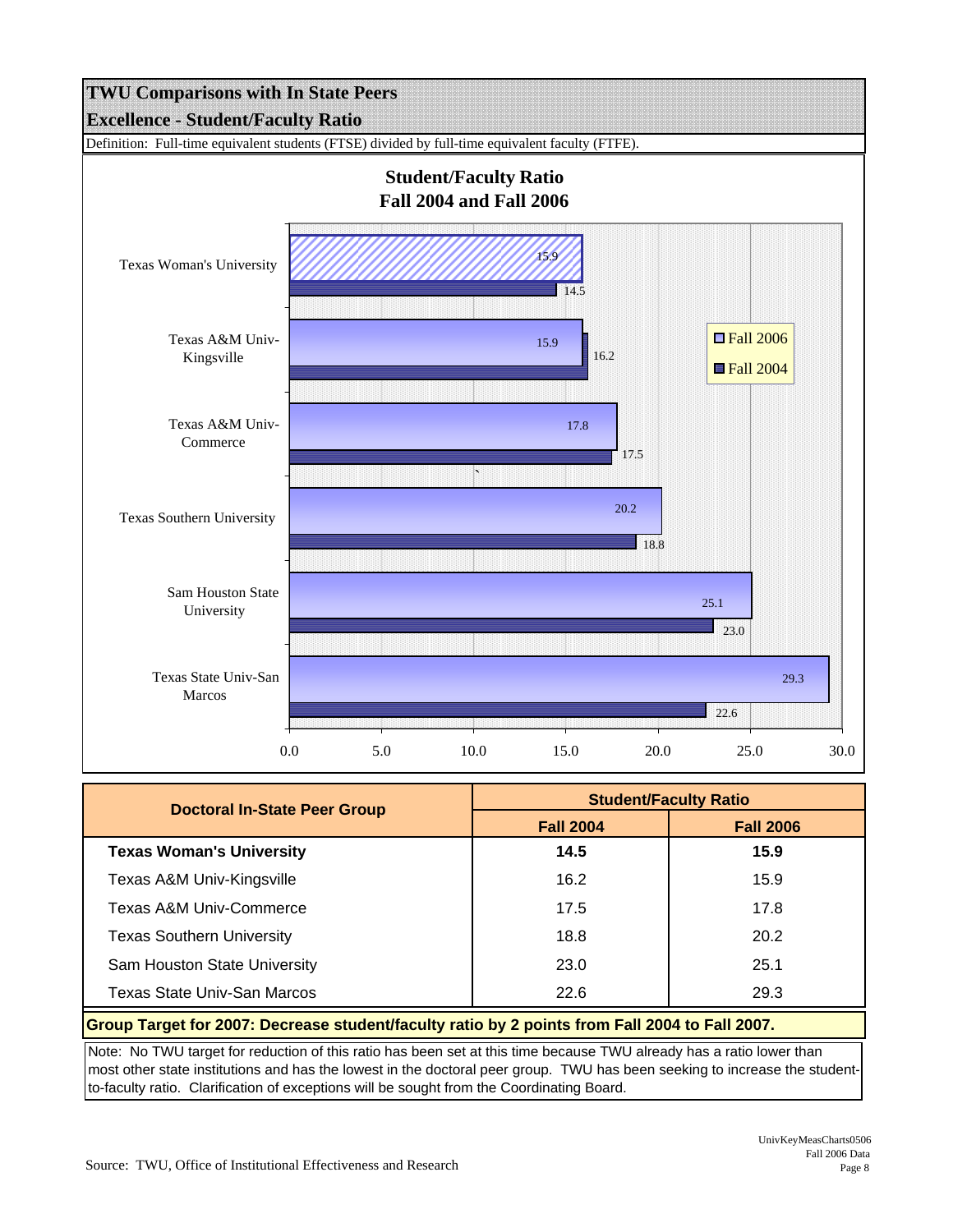## **TWU Comparisons with In State Peers Research - Research Expenditures**

Definition: Research expenditures by source of funds as reported in the annual research expenditures report.



|                                     | <b>Research Expenditures</b> |                |
|-------------------------------------|------------------------------|----------------|
| <b>Doctoral In-State Peer Group</b> | <b>FY 2004</b>               | <b>FY 2005</b> |
| Texas A&M Univ-Kingsville           | \$10,536,809                 | \$12,626,504   |
| Texas State Univ-San Marcos         | \$9,129,998                  | \$8,897,766    |
| <b>Texas Southern University</b>    | \$4,647,980                  | \$5,088,035    |
| Sam Houston State University        | \$2,858,129                  | \$3,176,943    |
| <b>Texas Woman's University</b>     | \$2,233,085                  | \$1,927,385    |
| <b>Texas A&amp;M Univ-Commerce</b>  | \$609,864                    | \$1,098,153    |

**Group Target for 2007: Increase research expenditures by 9% from FY 2004 to FY 2007.**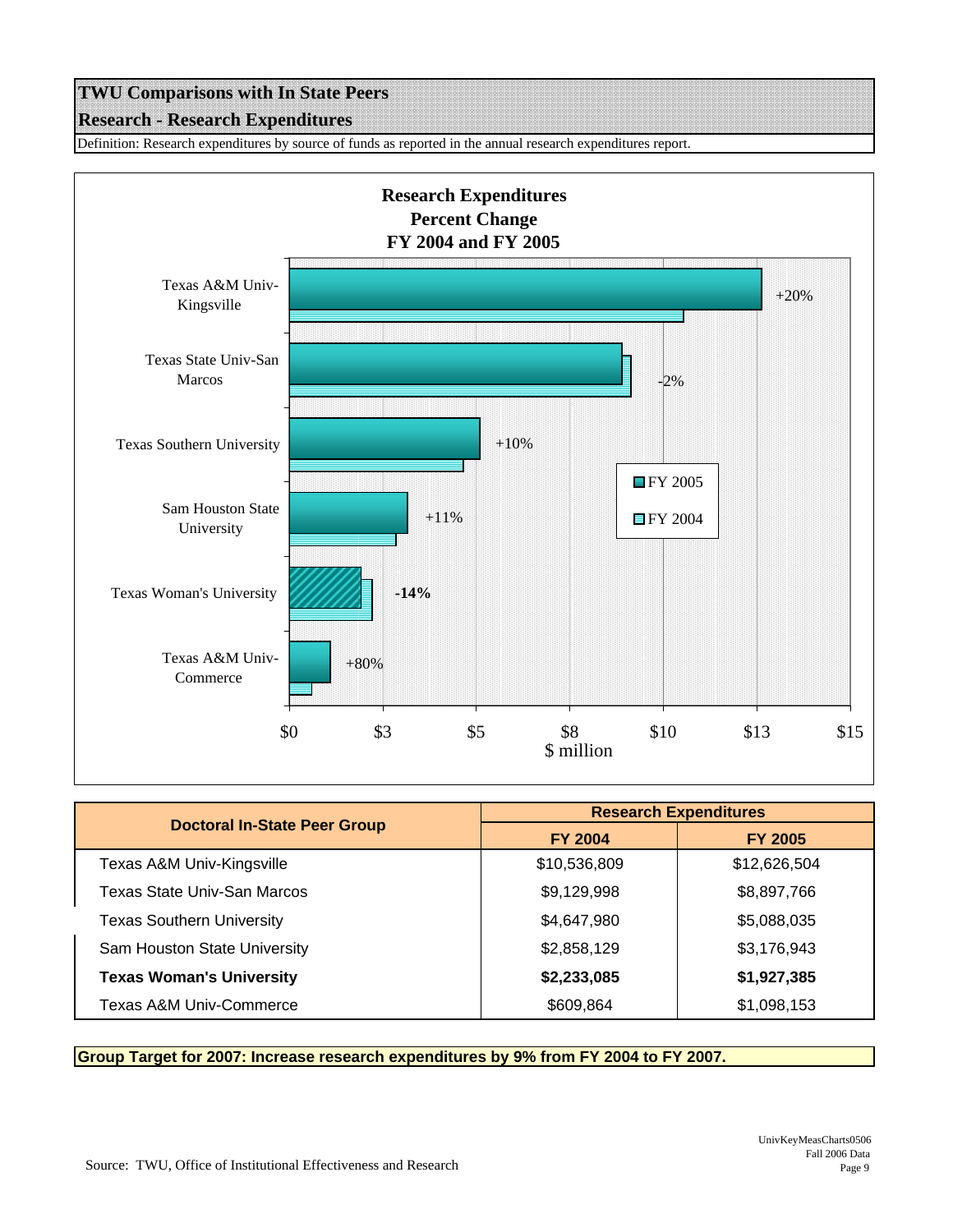

|                                     | <b>Federal \$ per FTE Tenure/TT Faculty</b> |                |
|-------------------------------------|---------------------------------------------|----------------|
| <b>Doctoral In-State Peer Group</b> | <b>FY 2004</b>                              | <b>FY 2005</b> |
| <b>Texas Southern University</b>    | \$21,987                                    | \$31,105       |
| Texas A&M Univ-Kingsville           | \$19,238                                    | \$24,120       |
| Texas State Univ-San Marcos         | \$6,779                                     | \$5,880        |
| <b>Texas Woman's University</b>     | \$5,019                                     | \$3,914        |
| Sam Houston State University        | \$6,727                                     | \$3,549        |
| <b>Texas A&amp;M Univ-Commerce</b>  | \$1,905                                     | \$2,120        |

**Group Target for 2007: Increase federal research expenditures by 12% from FY 2004 to FY 2007.**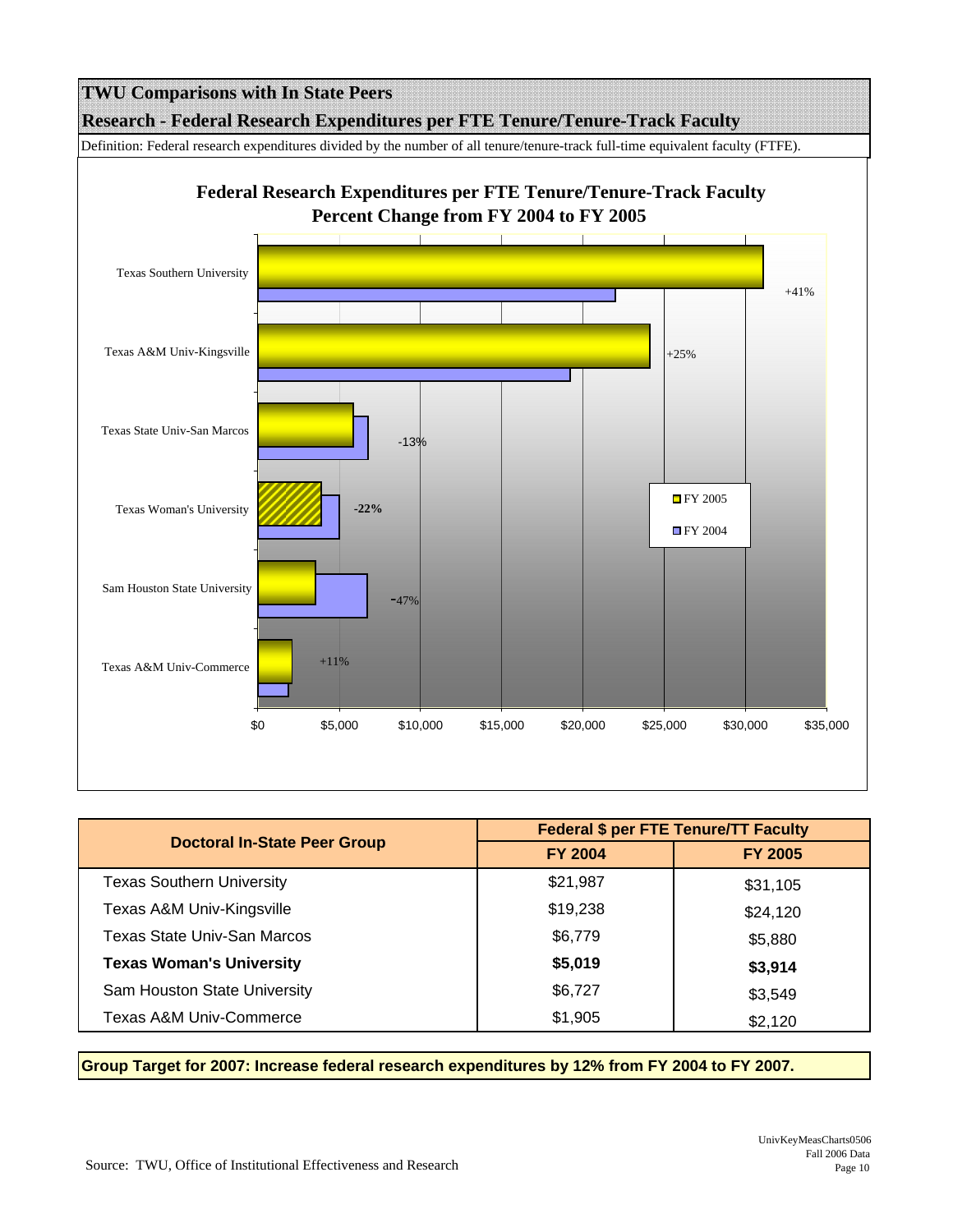

|                                     | <b>Administrative Cost % of Operating Budget</b> |                |
|-------------------------------------|--------------------------------------------------|----------------|
| <b>Doctoral In-State Peer Group</b> | <b>FY 2004</b>                                   | <b>FY 2006</b> |
| Sam Houston State University        | 14.6%                                            | 7.0%           |
| Texas State Univ-San Marcos         | 12.3%                                            | 10.2%          |
| Texas A&M Univ-Commerce             | 10.6%                                            | $10.4\%$       |
| <b>Texas Woman's University</b>     | 10.4%                                            | 10.7%          |
| <b>Texas Southern University</b>    | 14.0%                                            | 11.5%          |
| Texas A&M Univ-Kingsville           | 13.9%                                            | 14.0%          |

**Group Target for 2007: Reduce administrative cost by 10% from FY 2004 to FY 2007.**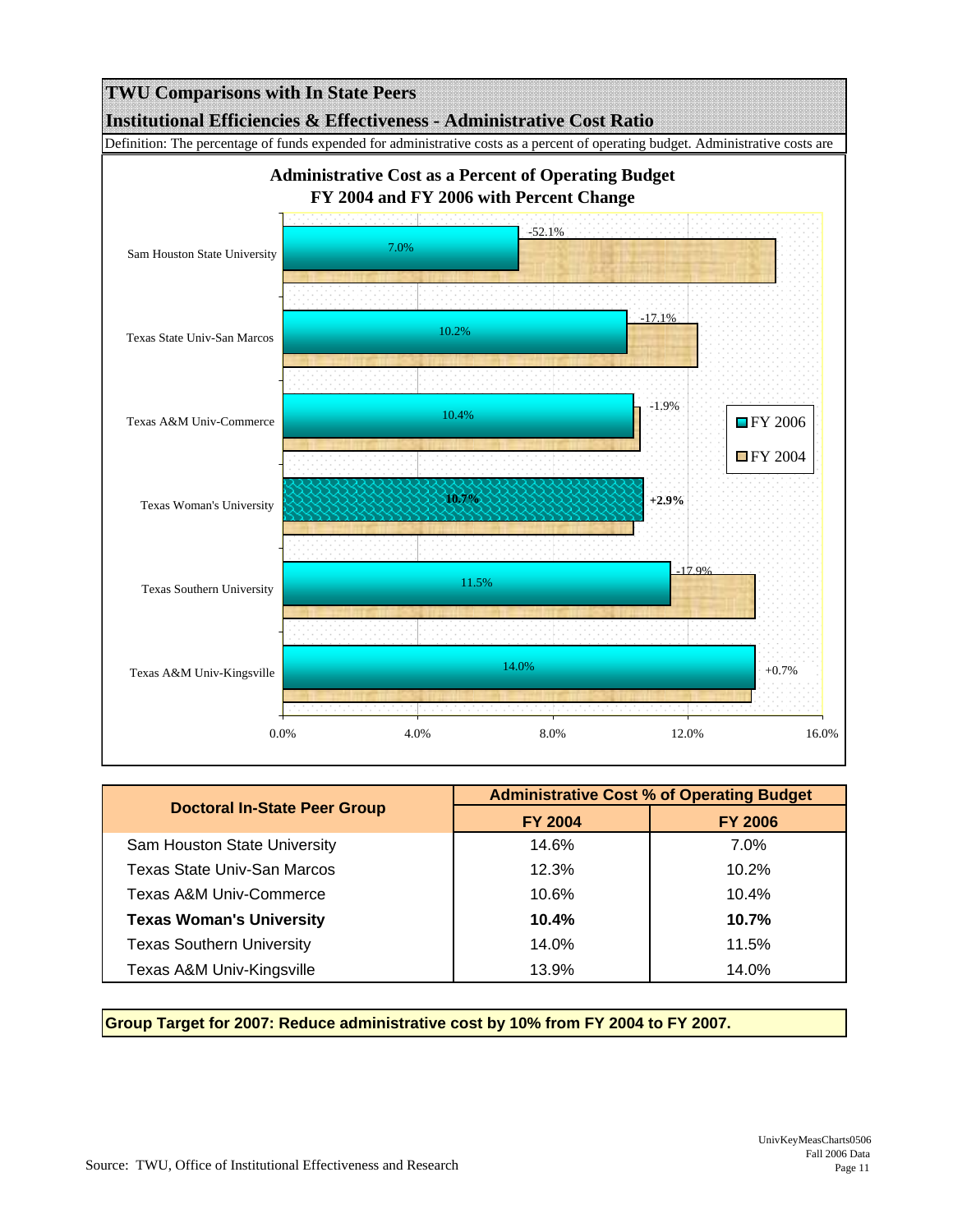

**Group Target for 2007: Increase utilization by 2 hrs. per weel from Fall 2004 to Fall 2007.**